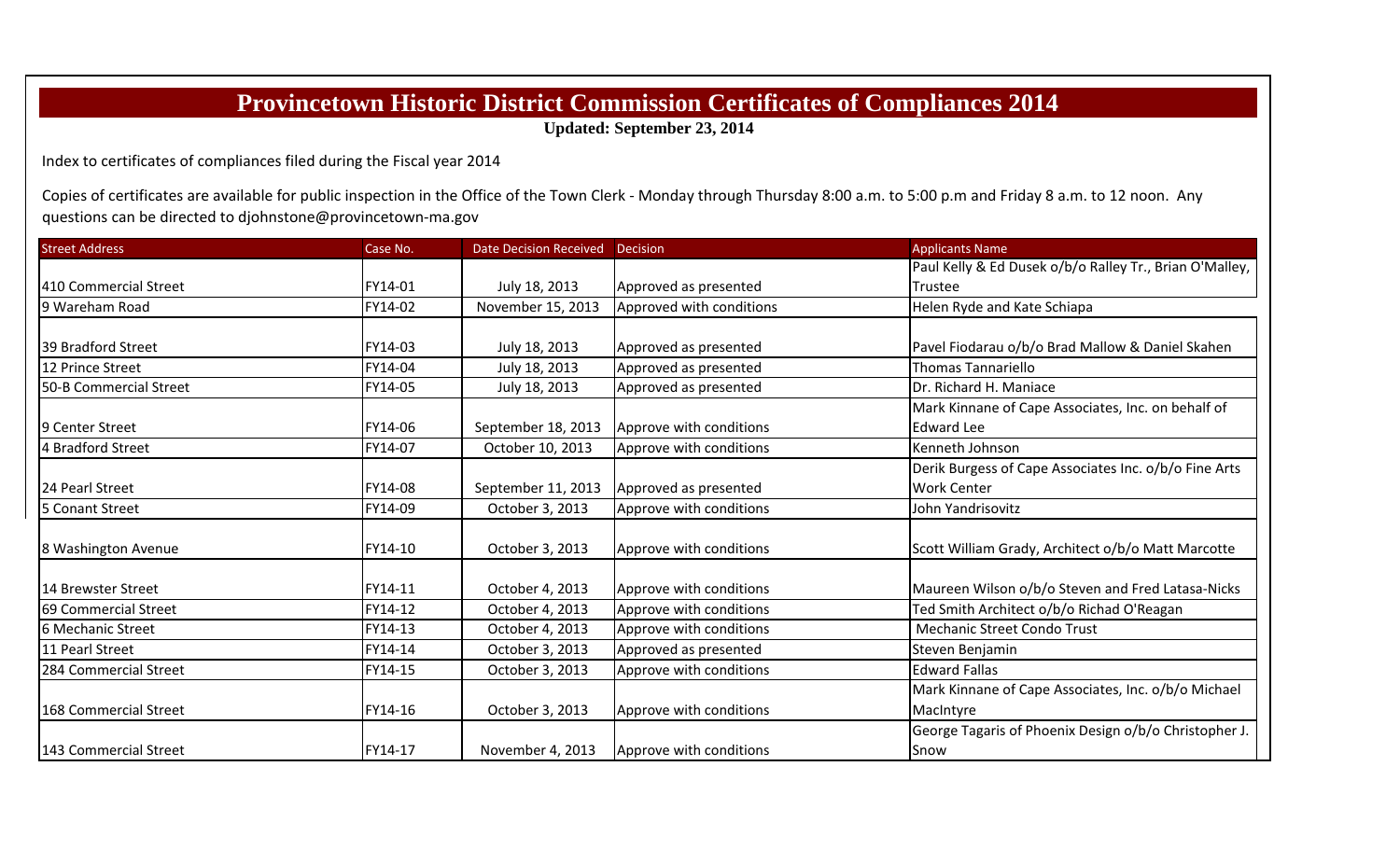| 428 Commercial Street        | FY14-18  | October 3, 2013                   | Withdrawn without prejudice         | Hal Winard of Winard Construction                   |
|------------------------------|----------|-----------------------------------|-------------------------------------|-----------------------------------------------------|
| 6 Soper Street               | FY14-19  | November 15, 2013                 | Approved as presented               | <b>Kenneth Gregory</b>                              |
| 15 Atwood Avenue             | FY14-20  | November 15, 2013                 | Approve with conditions             | Peter Gherardi                                      |
| 162 Bradford Street          | FY14-21  | November 15, 2013                 | Approve with conditions             | 162 Bradford/Bradford Center Condo Trust            |
| 21A Franklin Street, Unit #2 | FY14-22  | November 15, 2013                 | Approved as presented               | Cape Associates, Inc. for Phil Barber               |
| 261 Bradford Street          | FY14-23  | November 15, 2013                 | Approved with conditions            | Michael Czyoski for Paul Hastings                   |
| Zero Conway Street           | FY14-24  | November 15, 2013                 | Approve with conditions             | Regina Binder o/b/o Gary Danko                      |
| 553 Commercial Street        | FY14-25  | December 3, 2013                  | Approved as presented               | Harvey Hauswarth                                    |
| 561 Commercial Street        | FY14-26  | December 3, 2013                  | Approved as presented               | Derik Burgess o/b/o Gail Mazur                      |
| 508 Commercial Street        | FY14-27  | December 3, 2013                  | Approved as presented               | Kristin Hein & Phillip Cozzi                        |
| 259-263 Commercial Street    | FY14-28  | December 3, 2013                  | Approve with conditions             | Vincent Breglia & Gordon Siegel                     |
| 7 Conant Street              | FY14-29  | December 3, 2013                  | Approved as presented               | Christine Van Gonderen                              |
| 8 Cudworth Street            | FY14-30  | December 19, 2013                 | Approve with conditions             | Ted Smith for Joseph Kaye                           |
| 410 Commercial Street        | FY14-31  | December 19, 2013                 | Approved as presented               | <b>Brian O'Malley</b>                               |
| 2 Winthrop Place             | FY14-32  | December 19, 2013                 | Approved as presented               | Ted Smith for George Salier                         |
| 42 Pearl Street              | FY14-33  | December 19, 2013                 | Approved as presented               | Paul Richardson                                     |
| 27 Watson's Court            | FY14-34  | December 23, 2013                 | Approved as presented               | Ted Smith o/b/o Thomas Tannariello                  |
| 27 Watson's Court            | FY14-34  | February 20, 2014                 | Approval of changes as presented    | Thomas Tannariello                                  |
|                              |          |                                   |                                     | Hal Winard of Winard Construction o/b/o Gus         |
| 199 Commercial Street        | FY14-35  | December 23, 2013                 | Approve with conditions             | Meitzner                                            |
| 67 Commercial Street         | FY14-36  |                                   | Denied the Application as presented |                                                     |
| 4 Conant Street              | FY14-37  | January 30, 2014<br>March 7, 2014 | Approved with conditions            | Scott Czyoski for Judy Mencher<br><b>Gary Vance</b> |
|                              | FY14-38  |                                   |                                     |                                                     |
| 1 Good Templar Place         |          | February 10, 2014                 | Approved as presented               | My Generation Energy o/b/o Flyer's Boat Shop        |
| 269 Commercial Street        | FY14-39  | February 10, 2014                 | Approved as presented               | Peter Thibert o/b/o Judith Cicero                   |
|                              |          |                                   |                                     |                                                     |
| 594 Commercial Street        | FY14-41  | February 28, 2014                 | Approved with conditions            | Steve Cook o/b/o Sheila Sheehan & Nancy Youronis    |
| 474 Commercial Street        | FY14-42  | March 3, 2014                     | Approved with conditions            | AJ Santos o/b/oDeb Zilberman                        |
| 224 Bradford Street          | FY-14-43 | February 28, 2014                 | Approved as presented               | AJ Santos o/b/o Jon Conner                          |
| 572 Commercial Streeet       | FY-14-44 | February 28, 2014                 | Approved as presented               | John DeSouza o/b/o Ronald Kollen                    |
| 104 Bradford Street          | FY14-45  | February 28, 2014                 | Approved as presented               | Michael Czyoski o/b/o Steve Cook                    |
| 135 Commercial Street        | FY14-46  | February 28, 2014                 | Approved as presented               | Ted Smith o/b/o Eduardo Zaidner                     |
| 508 Commercial Street        | FY14-47  | February 28, 2014                 | Approved as presented               | Kristin Hein o/b/o Philip Cozzi                     |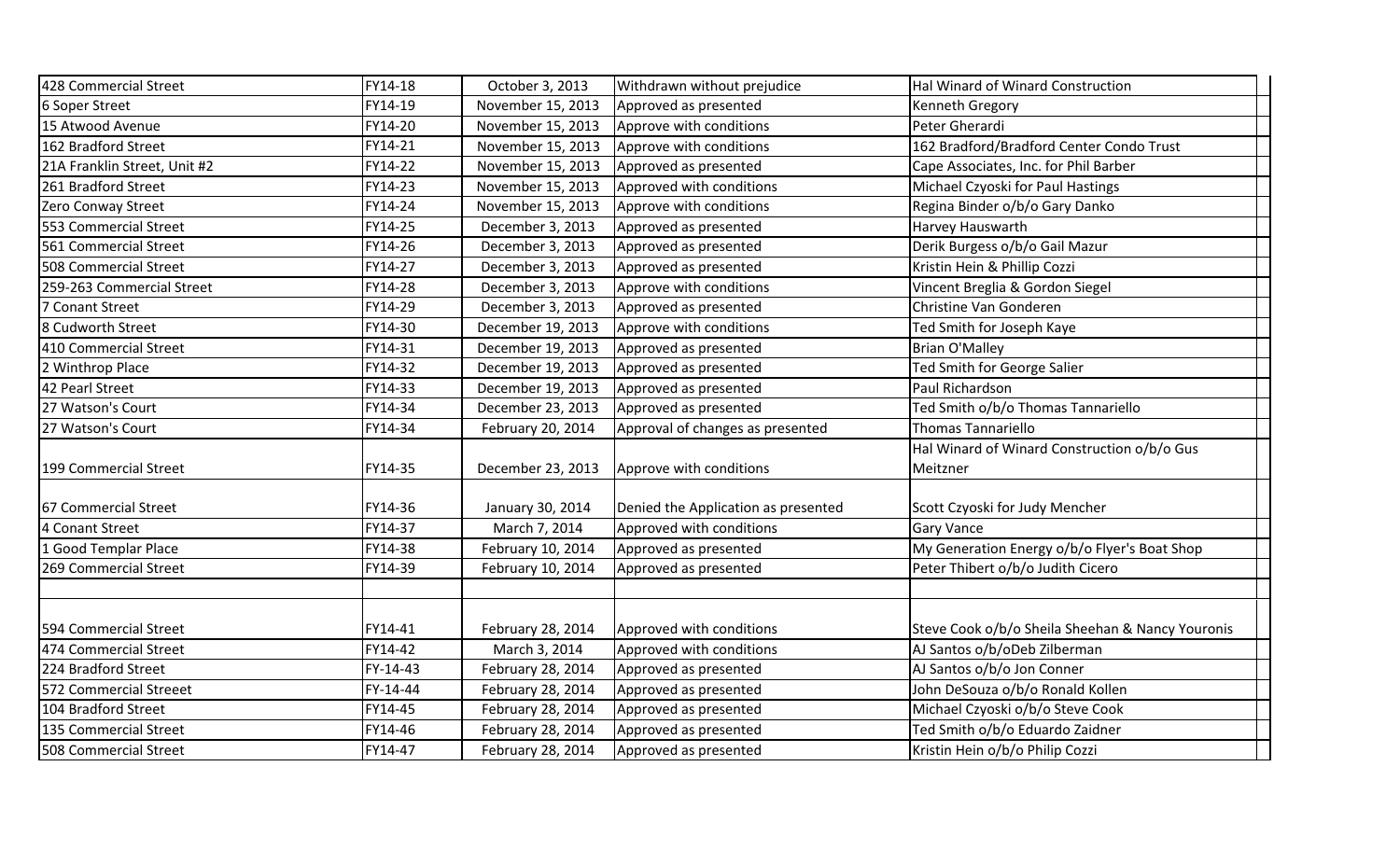| 19 Tremont Street, #3             | FY14-48 | March 7, 2014  | Approved as presented    | Ted Smith o/b/o David High                        |
|-----------------------------------|---------|----------------|--------------------------|---------------------------------------------------|
| 3 Carver Court                    | FY14-49 | March 7, 2014  | Approved with conditions | Cape Associates, Inc., o/b/o Rich Porreca         |
| 6 Nickerson Street                | FY14-50 | April 18, 2014 | Approved with conditions | Cape Associates, Inc., o/b/o Jim Watkins          |
| 143 Commercial Street             | FY14-51 | March 7, 2014  | Approved as presented    | Sean Curran o/b/o George Tagaris                  |
|                                   |         |                |                          |                                                   |
| 12A Pleasant Street               | FY14-52 | March 7, 2014  | Approved with conditions | Martha Brousseau                                  |
|                                   |         |                |                          | Christopher Regan o/b/o Hugh Jones & Stephen      |
| 444 Commercial Street             | FY14-53 | March 7, 2014  | Approved as presented    | Watson                                            |
| 5 Dyer Street                     | FY14-54 | April 18, 2014 | Approved with conditions | Cape Associates, Inc. o/b/o Jackie LaLonde        |
| 4 Bradford Street                 | FY14-55 | April 18, 2014 | Approved as presented    | Kenneth Johnson                                   |
| 467 Commercial Street             | FY14-56 | May 8, 2014    | Approved as presented    | Glen Fontecchio o/b/o Eugene Bryant               |
| 29 Alden Street                   | FY14-57 | June 11, 2014  | Approved with conditions | George and Sandra Haunstrup                       |
| 39 Bradford Street, #4            | FY14-58 | April 23, 2014 | Approved with conditions | Pavel Fiodarau o/b/o Johnny Pak                   |
| 7 Conant Street, #3               | FY14-59 | April 23, 2014 | Approved as presented    | Cape Tip Construction o/b/o Chris Van Genderen    |
| 260 Bradford Street               | FY14-60 | April 23, 2014 | Approved with conditions | George Nicholson                                  |
| 488 Commercial Street, #15        | FY14-61 | April 23, 2014 | Approved with conditions | Deborah Paine o/b/o Carolyn Sandel                |
| 169 Bradford Street               | FY14-62 | May 13, 2014   | Approved as presented    | Hammer Architects o/b/o Christine Barker          |
| 593 Commercial Street             | FY14-63 | May 13, 2014   | Approved as presented    | Cape Associates o/b/o John Issacson               |
|                                   |         |                |                          |                                                   |
| 16 Macmillan Wharf                | FY14-64 | May 13, 2014   | Approved as presented    | Renaissance Man Construction o/b/o Barry Clifford |
| 8 Winthrop Street                 | FY14-65 | May 13, 2014   | Approved as presented    | <b>Robert Quigley</b>                             |
|                                   |         |                |                          |                                                   |
| 16 Macmillan Wharf                | FY14-66 | May 13, 2014   | Approved as presented    | Renaissance Man Construction o/b/o Barry Clifford |
| 8-10 Atlantic Avenue              | FY14-67 | June 11, 2014  | Approved with conditions | David Milliken                                    |
| 73A Commercial Street, Unit Orion | FY14-68 | May 13, 2014   | Approved as presented    | Don Dirocco                                       |
| 7 Whorf's Court                   | FY14-69 | August 7, 2014 | Approved as presented    | David McMahon                                     |
| 111 Commercial Street             | FY14-70 | May 22, 2014   | Approved with conditions | Abigail O'Hara                                    |
| 4 Bradford Street                 | FY14-71 | May 22, 2014   | Approved as presented    | Kenneth Johnson                                   |
| 405 Commercial Street             | FY14-72 | June 11, 2014  | Approved as presented    | <b>Richard Baker</b>                              |
| 3 Prince Street                   | FY14-73 | June 20, 2014  | Approved with conditions | Cape Associaties, Inc.                            |
| 5 School Street                   | FY14-74 | June 11, 2014  | Approved as presented    | Cape Tip Construction                             |
| 18 Alden Street                   | FY14-75 | June 11, 2014  | Approved as presented    | Khristine Hopkins & Donald Beal                   |
| 56 Commercial Street              | FY14-76 | June 20, 2014  | Approved as presented    | Donald Murphy                                     |
| 15 Cottage Street, Unit 5         | FY14-77 | June 20, 2014  | Approved as presented    | Joseph Butler o/b/o Grazia Napolitano             |
| 586 Commercial Street             | FY14-78 | June 20, 2014  | Approved as presented    | B&C Construction o/b/o Louise Silver              |